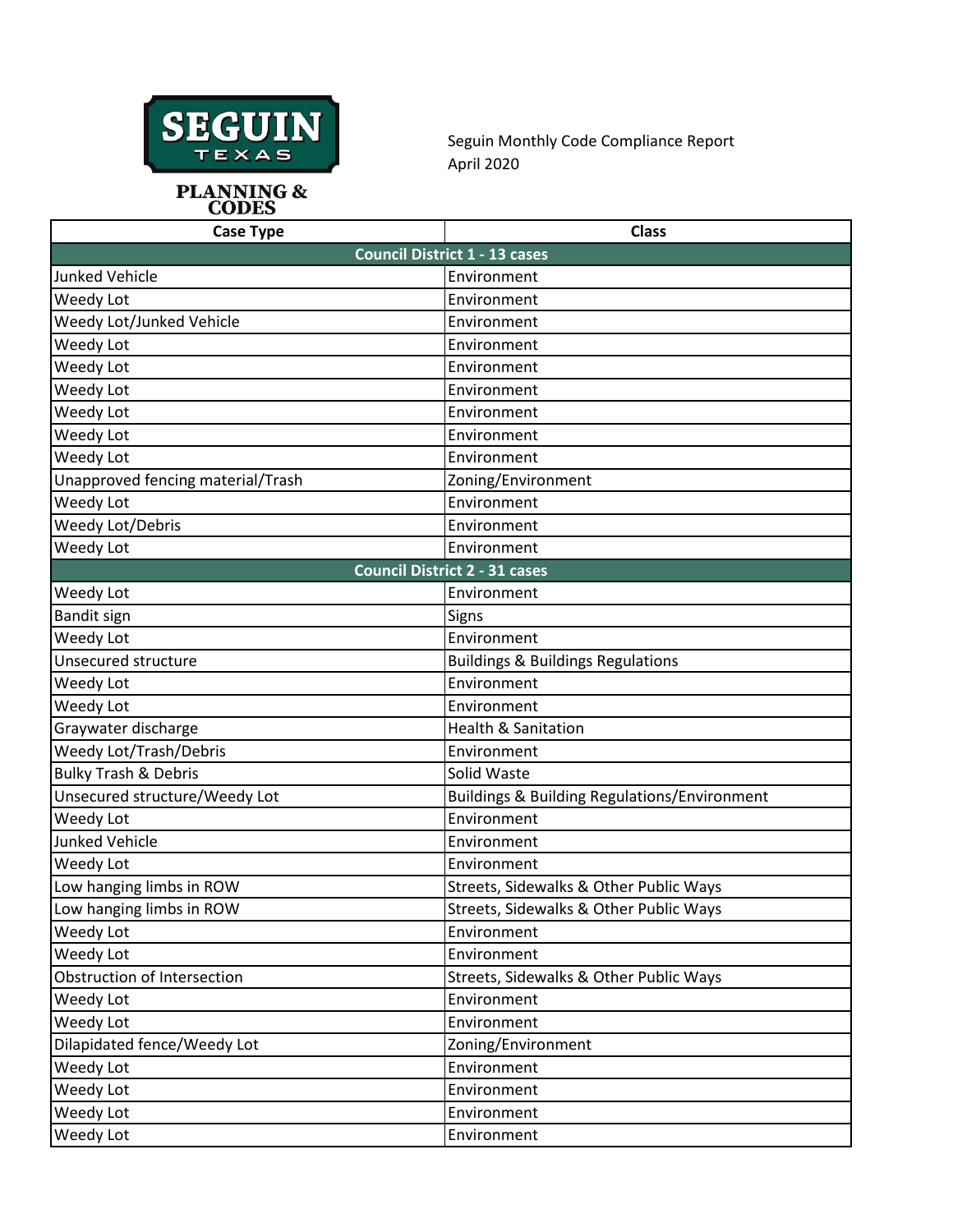| <b>Weedy Lot</b>                                      | Environment                            |
|-------------------------------------------------------|----------------------------------------|
| <b>Junked Vehicles</b>                                | Environment                            |
| <b>Junked Vehicles</b>                                | Environment                            |
| Weedy Lot                                             | Environment                            |
| Weedy Lot                                             | Environment                            |
| Weedy Lot                                             | Environment                            |
|                                                       | <b>Council District 3 - 17 cases</b>   |
| <b>Junked Vehicle</b>                                 | Environment                            |
| Vehicle blocking sidewalk                             | Streets, Sidewalks & Other Public Ways |
| Vehicle blocking sidewalk                             | Streets, Sidewalks & Other Public Ways |
| Stagnant water                                        | <b>Health &amp; Sanitation</b>         |
| Trash                                                 | Environment                            |
| Operating a business in a R-1 zone/No garbage service | Zoning/Solid Waste                     |
| Weedy Lot                                             | Environment                            |
| Weeds along subdivision perimeter                     | Environment                            |
| Weedy Lot                                             | Environment                            |
| Weedy Lot                                             | Environment                            |
| Weedy Lot                                             | Environment                            |
| Weedy Lot                                             | Environment                            |
| Weedy Lot                                             | Environment                            |
| No garbage service                                    | Solid Waste                            |
| Weedy Lot                                             | Environment                            |
| Parking on drainage structure                         | Streets, Sidewalks & Other Public Ways |
| No garbage service                                    | Solid Waste                            |
|                                                       | <b>Council District 4 - 34 cases</b>   |
| Weedy Lot                                             | Environment                            |
| Weedy Lot                                             | Environment                            |
| Weedy Lot                                             | Environment                            |
| Weedy Lot                                             | Environment                            |
| Weedy Lot                                             | Environment                            |
| Weedy Lot                                             | Environment                            |
| Weedy Lot                                             | Environment                            |
| Weedy Lot                                             | Environment                            |
| Weedy Lot                                             | Environment                            |
| Weedy Lot                                             | Environment                            |
| Weedy Lot                                             | Environment                            |
| Weedy Lot                                             | Environment                            |
| Weedy Lot                                             | Environment                            |
| Weedy Lot/Trash                                       | Environment                            |
| Storage of scrap                                      | Zoning                                 |
| Weedy Lot                                             | Environment                            |
| Weedy Lot                                             | Environment                            |
| Weedy Lot                                             | Environment                            |
| Weedy Lot                                             | Environment                            |
| Weedy Lot                                             | Environment                            |
| Trash                                                 | Environment                            |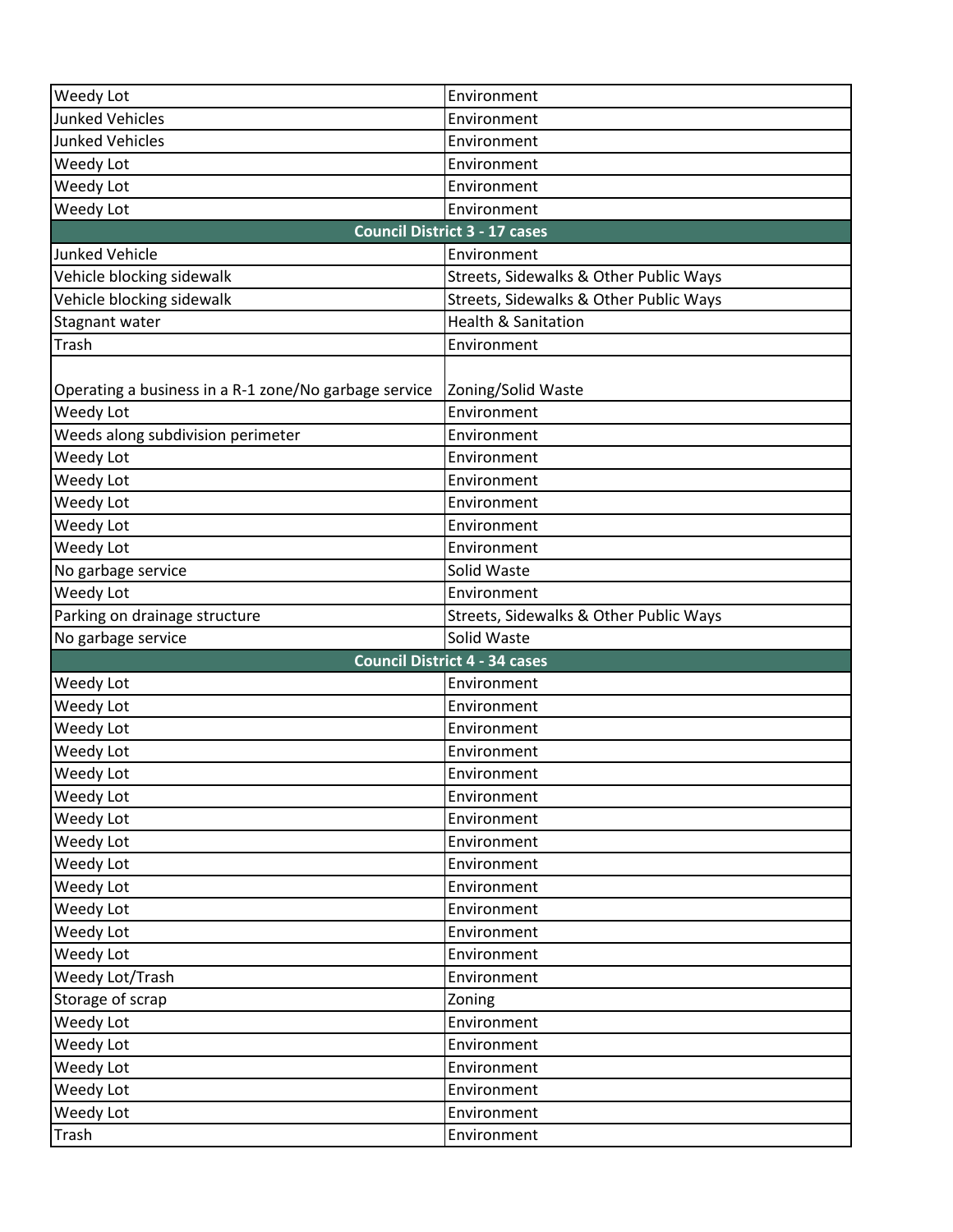| Obstruction of Intersection                 | Streets, Sidewalks & Other Public Ways              |  |
|---------------------------------------------|-----------------------------------------------------|--|
| Weedy Lot                                   | Environment                                         |  |
| Weedy Lot                                   | Environment                                         |  |
| Weedy Lot                                   | Environment                                         |  |
| Weedy ROW                                   | Streets, Sidewalks & Other Public Ways              |  |
| Weedy Lot                                   | Environment                                         |  |
| Weedy Lot                                   | Environment                                         |  |
| <b>Junked Vehicles</b>                      | Environment                                         |  |
| Weedy Lot                                   | Environment                                         |  |
| Trash/Debris                                | Environment                                         |  |
| <b>Brush</b>                                | Streets, Sidewalks & Other Public Ways              |  |
| Weedy Lot                                   | Environment                                         |  |
| Weedy Lot                                   | Environment                                         |  |
|                                             | <b>Council District 5 - 26 cases</b>                |  |
| Trash/Debris                                | Environment                                         |  |
| Dilapidated fence/Unsecured structure/Weedy |                                                     |  |
| Lot/Trash                                   | Zoning/Buildings & Building Regulations/Environment |  |
| Junked Vehicle/Trash/Debris                 | Environment                                         |  |
| Weedy Lot                                   | Environment                                         |  |
| Trash/Debris/Tires                          | Environment                                         |  |
| Unsanitary structure                        | <b>Buildings &amp; Building Regulations</b>         |  |
| Weedy Lot                                   | Environment                                         |  |
| Weedy Lot                                   | Environment                                         |  |
| Weedy Lot                                   | Environment                                         |  |
| Parking vehicles on grass<br>Weedy Lot      | Zoning<br>Environment                               |  |
| Weedy Lot                                   | Environment                                         |  |
| Weedy Lot                                   | Environment                                         |  |
| Trash/Debris                                | Environment                                         |  |
| Weedy Lot                                   | Environment                                         |  |
| Junked Vehicle/Trash/Debris                 | Environment                                         |  |
| Weedy Lot                                   | Environment                                         |  |
| Weedy Lot                                   | Environment                                         |  |
| Weedy Lot                                   | Environment                                         |  |
| Weedy Lot                                   | Environment                                         |  |
| <b>Obstruction of Sidewalk</b>              | Streets, Sidewalks & Other Public Ways              |  |
| Weedy Lot                                   | Environment                                         |  |
| Debris                                      | Environment                                         |  |
| Weedy Lot                                   | Environment                                         |  |
| Weedy Lot                                   | Environment                                         |  |
| Weedy Lot/Trash                             | Environment                                         |  |
| <b>Council District 6 - 19 cases</b>        |                                                     |  |
| Storage on vacant lot                       | Zoning                                              |  |
| Weedy Lot                                   | Environment                                         |  |
| Weedy Lot                                   | Environment                                         |  |
| Information on discharging firearms         | <b>Offenses and Miscellaneous Provisions</b>        |  |
| Weedy Lot                                   | Environment                                         |  |